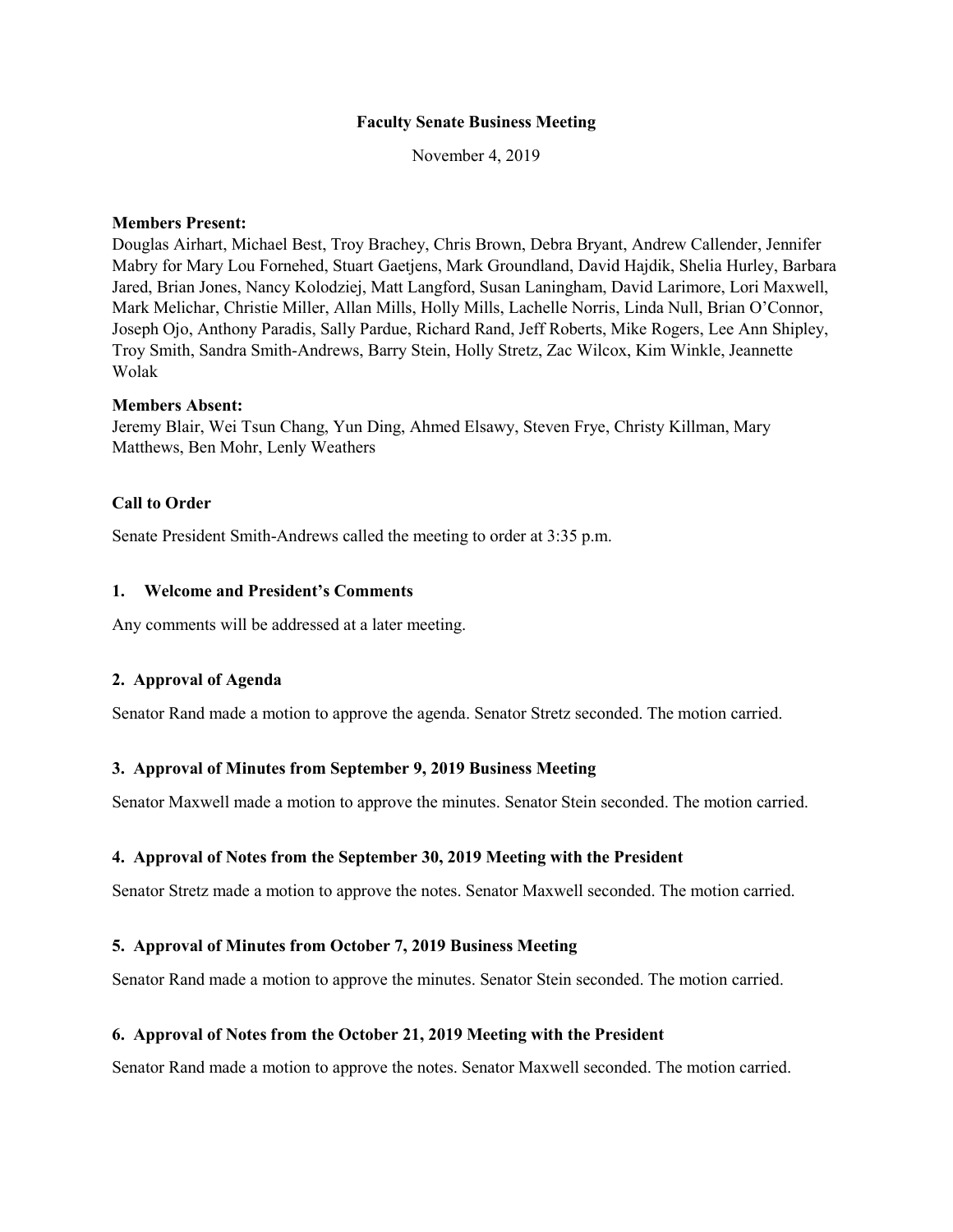# **7. Follow-up with Committee on Custodial Issues**

Craig Short, Associate Vice President of Facilities and Business Services, spoke to the senators to help address concerns and questions previously raised by the ad hoc committee investigating cleaning services on campus. He shared and explained the results of the Facilities and Business Services Customer Satisfaction Survey 2019.

The survey was available to students, faculty, and staff from May-June 2019. He would prefer an earlier survey next year, possibly in April. In summarizing the comments on the survey, Mr. Short noted two action items emerged: bathroom cleanliness and vacuuming after hours. He noted that SSC was battling a perception issue, where some perceive SSC is not working at all, but custodians are often working when they are not witnessed. In addition, it was noted that we are not contractually bound to have a certain number of custodians since the contract is outcome-based. Facilities uses the APPA (Association of Higher Education Facilities Officers) levels of cleanliness to help define SSC's contractual obligations. While there are five levels of cleanliness outlined by APPA, our contract with SSC is mostly restricted to levels one and two – orderly spotlessness and tidiness, referring to horizontal and vertical surfaces, trash, and washroom surfaces and fixtures. These are the levels on which Facilities evaluates SSC. The key performance indicators involved in evaluating SSC are as follows:

| Quality Control through periodic inspections          | 25%   |
|-------------------------------------------------------|-------|
| Satisfaction survey                                   | 20%   |
| Training measured through database tracking/reporting | 15%   |
| Supplies                                              | 15%   |
| Lighting                                              | 15%   |
| Event support pre/post                                | $5\%$ |
| Ice and snow                                          | $5\%$ |

Mr. Short stated that he takes custodial issues seriously and wants to see outcomes that show improvements where needed. He encouraged senators to share with their colleagues two ways to report custodial issues: 1.) If the need is immediate, contact Tori Cheney at extension 3227, or 2.) if the need is not immediate, he stressed the importance of using the work order system located on the Facilities website. The work order system is the preferred way to generate data he needs to accurately track issues.

Some senators were pleased that SSC was here and responded quickly for them, while others still experience issues in certain buildings. Other senators favored standardizing the service between buildings and departments to eliminate the gaps, and suggested that starting the survey earlier in the semester (March) may yield more results due to higher campus use. It was also suggested that instructions for reporting issues be posted on the Facilities website, as well as seeking faculty input for possible survey questions/development.

## **8. Reports**

a. Academic Council: Senator Null reported that the council had approved Outstanding Faculty Awards, approved a new MS degree in Human Ecology, new minors in History and Leadership, and updated the requirements in Policy 271.

b. Administrative Council: Senator Wolak noted that new Office of Research policies were up for approval and that the council would call a special meeting if needed for deeper discussion ahead of the vote.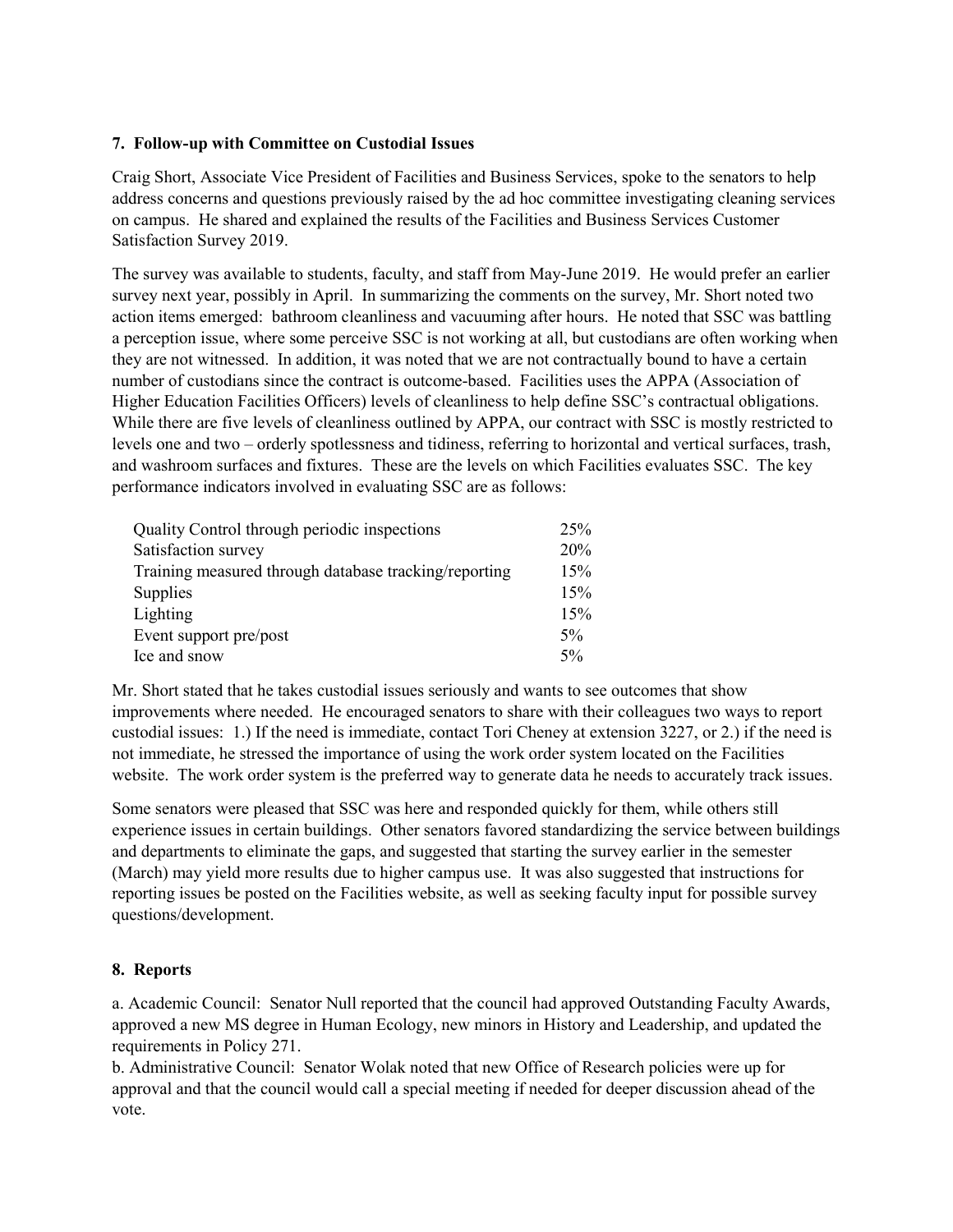c. No other reports were given.

## **9. Required/Expected On-Campus Time for Faculty**

Some faculty shared concerns about information they are hearing secondhand regarding when faculty are expected to be on campus. Concerns included start dates, office hours, and accountability. This information may be circulating as a result of the faculty contracts in the fall stipulating a "report for duty" date. Senators would like to know if these expectations are real, why they are appearing now when they were not addressed before, if they are addressed in any policies (203, 207, others), if they are outlined in the Faculty Handbook, or if faculty can be dismissed after being off-campus more than three days without approval. Senate President Smith-Andrews suggested searching the policies for any information and following up with Provost Bruce for clarification if needed.

# **10. Policy 732 Stalled**

The Intellectual Property Advisory Committee (IPAC) is stalled on approving the changes to Policy 732 due to Dr. Otuonye receiving pushback from the Provost and the President. The Faculty Senate resolutions was disregarded and not reflected in the changes, and all parties favor finding common ground. It was suggested to bring the question about the status of this policy to President Oldham.

# **11. Policy 537 Concerns**

Concern was expressed over the upcoming approval of Policy 537 that deals with the naming of university buildings/spaces. The policy is vague regarding the removal of names, does not appear to outline due diligence in naming, and has left terms like "exceptional and unusual circumstances" undefined. It was suggested to senators present for this policy vote to make a motion to change the policy to address any vague language.

# **12. Potential Faculty Affairs Committee Appeal to Full Senate (Called Meeting or Convert Existing)**

Senate President Smith-Andrews polled senators about whether to call a special meeting or convert part of the 11/25 meeting in order to render judgment on an appeal. Due to schedule conflicts for some members, 12/2 was chosen as the meeting date, at 3:35 p.m. in the President's Conference Room. Materials will be disseminated to the senators for review prior to the meeting.

## **13. Black Hawk Flight Drawing**

Ten spots have been reserved for senators who wish to participate in a Black Hawk flight on campus. Senate President Smith-Andrews circulated a sheet for interested people to sign. Twelve senators showed interest, but two removed their names so that a vote or decision would not have to be made to eliminate two names.

## **14. Old Business**

a. The main concern with the rules regarding court case information is if there are settlements that involve gag orders – how will we be able to learn the outcome?